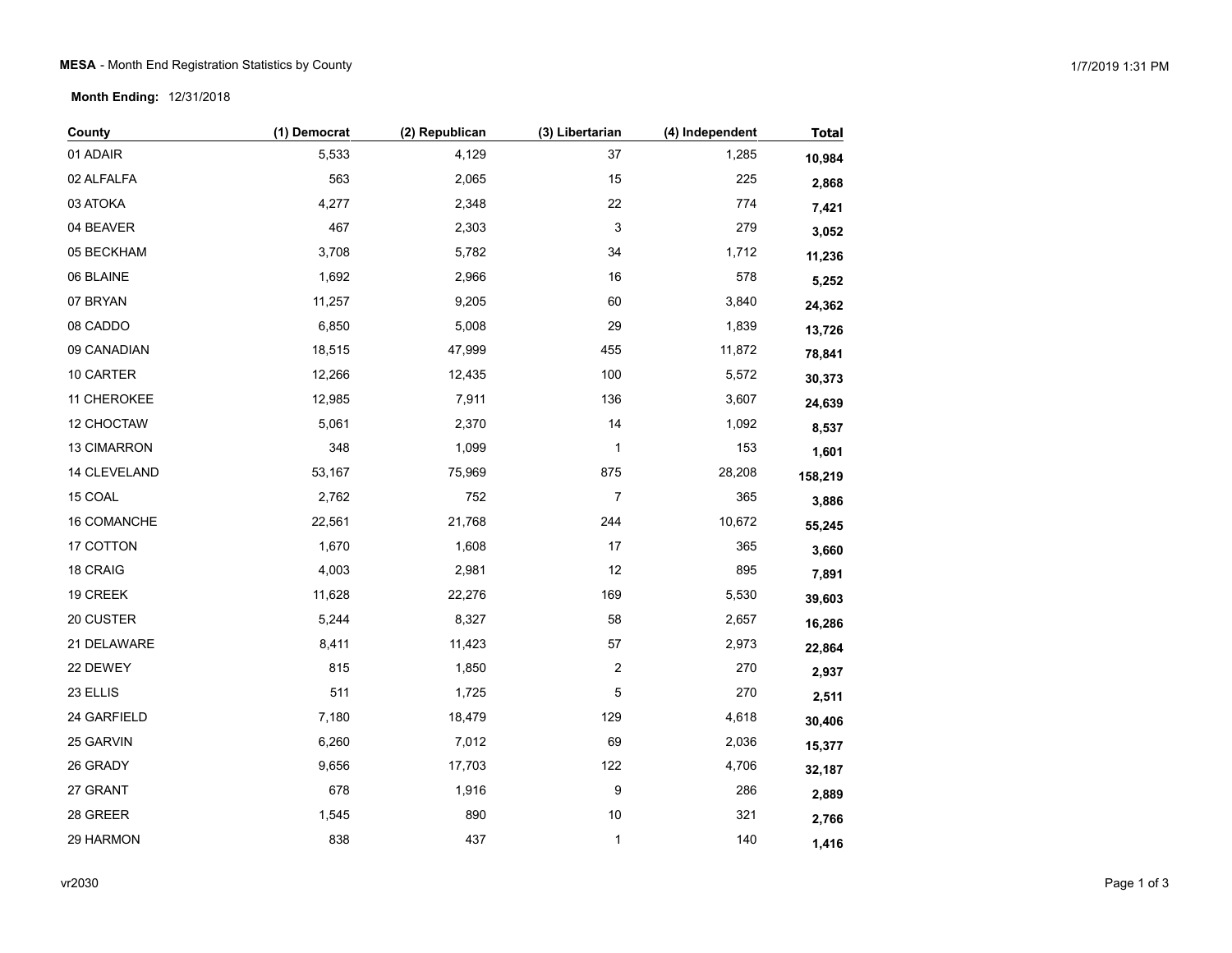**Month Ending:** 12/31/2018

| County              | (1) Democrat | (2) Republican | (3) Libertarian  | (4) Independent | <b>Total</b> |
|---------------------|--------------|----------------|------------------|-----------------|--------------|
| 30 HARPER           | 443          | 1,338          | $\boldsymbol{2}$ | 170             | 1,953        |
| 31 HASKELL          | 4,390        | 1,986          | 15               | 531             | 6,922        |
| 32 HUGHES           | 3,943        | 2,027          | 16               | 875             | 6,861        |
| 33 JACKSON          | 3,877        | 6,112          | 60               | 1,633           | 11,682       |
| 34 JEFFERSON        | 1,670        | 1,229          | 7                | 484             | 3,390        |
| 35 JOHNSTON         | 3,254        | 1,982          | 13               | 729             | 5,978        |
| <b>36 KAY</b>       | 6,931        | 13,538         | 98               | 3,667           | 24,234       |
| 37 KINGFISHER       | 1,700        | 5,802          | 23               | 702             | 8,227        |
| 38 KIOWA            | 2,289        | 2,022          | 11               | 516             | 4,838        |
| 39 LATIMER          | 4,013        | 1,495          | 5                | 579             | 6,092        |
| 40 LEFLORE          | 13,747       | 9,192          | 62               | 4,235           | 27,236       |
| 41 LINCOLN          | 5,955        | 10,740         | 89               | 2,618           | 19,402       |
| 42 LOGAN            | 6,897        | 16,338         | 131              | 3,998           | 27,364       |
| 43 LOVE             | 3,122        | 2,003          | 20               | 1,028           | 6,173        |
| 44 MCCLAIN          | 6,766        | 13,645         | 81               | 3,236           | 23,728       |
| <b>45 MCCURTAIN</b> | 9,700        | 4,341          | 32               | 1,515           | 15,588       |
| <b>46 MCINTOSH</b>  | 6,875        | 3,658          | 18               | 1,255           | 11,806       |
| 47 MAJOR            | 643          | 3,311          | 17               | 331             | 4,302        |
| <b>48 MARSHALL</b>  | 3,712        | 3,289          | 20               | 1,284           | 8,305        |
| 49 MAYES            | 9,027        | 10,192         | 67               | 2,836           | 22,122       |
| 50 MURRAY           | 4,194        | 2,601          | 36               | 879             | 7,710        |
| 51 MUSKOGEE         | 19,169       | 12,395         | 119              | 5,397           | 37,080       |
| 52 NOBLE            | 1,853        | 3,840          | 18               | 692             | 6,403        |
| 53 NOWATA           | 2,305        | 2,853          | 21               | 795             | 5,974        |
| 54 OKFUSKEE         | 3,043        | 2,144          | 19               | 694             | 5,900        |
| 55 OKLAHOMA         | 153,892      | 181,149        | 2,225            | 73,825          | 411,091      |
| 56 OKMULGEE         | 9,895        | 7,406          | 64               | 2,692           | 20,057       |
| 57 OSAGE            | 10,591       | 12,536         | 108              | 3,505           | 26,740       |
| 58 OTTAWA           | 7,576        | 6,353          | 46               | 3,013           | 16,988       |